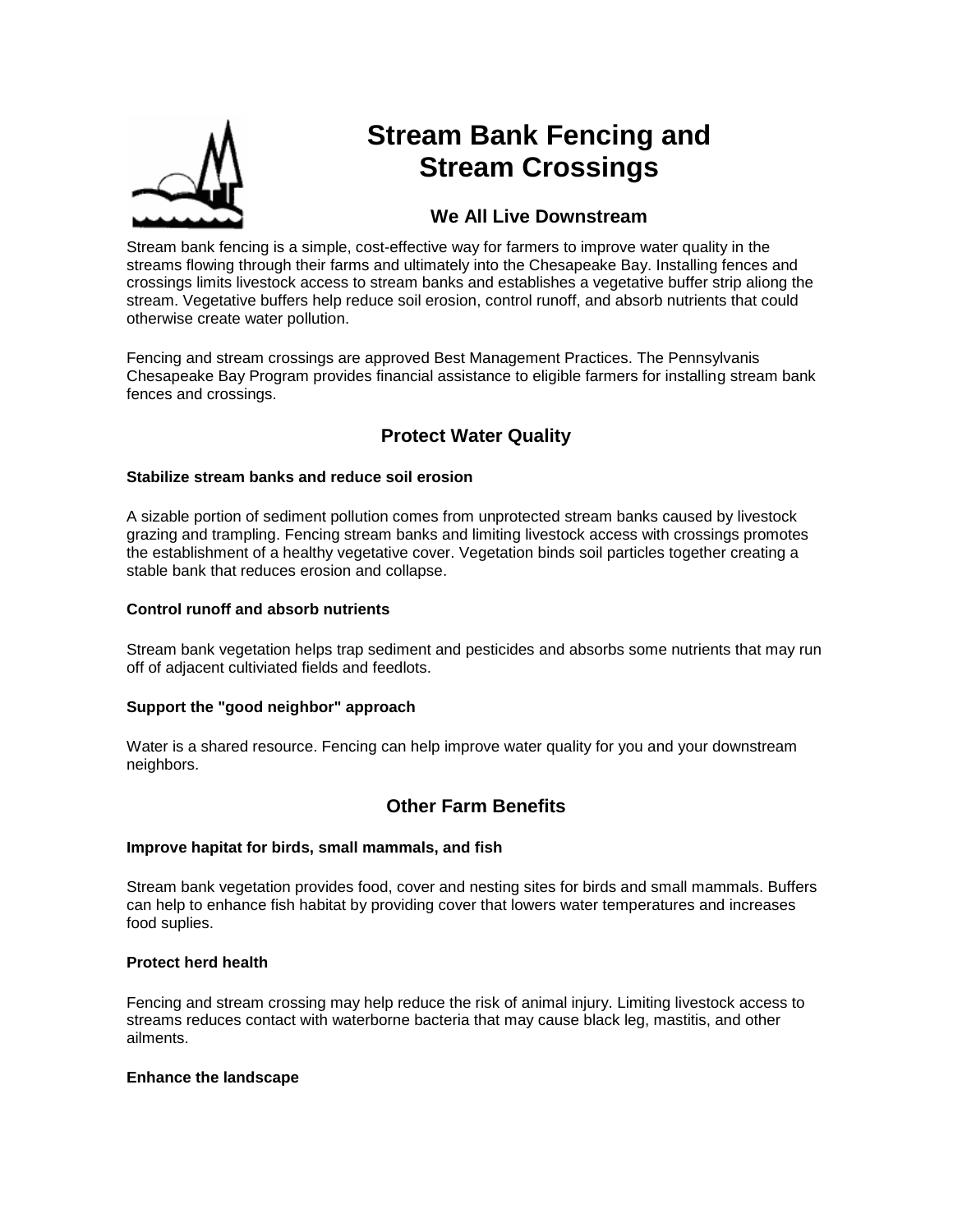A vegetative buffer consisting of a mixture of trees, shrubs, grasses, or wildflowers can enhance the beauty of the farm landscape.

## **Frequently Asked Questions**

## **What type of fencing is used?**

High quality single or double strand electric fencing material should be used. In cow-only pastures, single wire installation is used. Two wires are installed in cow-calf operations. Low impedence, high voltage energizers will provide the electrification for the fence.

## **How far from the stream should the fence be located?**

Fences should be installed allowing an average buffer of 12 feet from the top of the streambank. Fencing will be installed parallel to the direction of the stream.

#### **How much maintenance will be requires?**

The landowner maintains the fence and the fence charger for 10 years from the date of installation. The area underneath the fence wire may need to be controlled periodically to keep tall vegetation from shorting the fence. However, livestock can often graze underneath the fence and help eliminate the need for mowing.

#### **Will stream side vegetation be a source of weeds?**

Vegetation that grows along streams is important for controlling erosion and improving wildlife habitat. Some noxious weeds, however, may need to be controlled. Site preparation with plantings of desired grasses and seedlings may minimize the problem.

## **Where will my livestock drink?**

An access point can be provided for watering livestock. To minimize erosion, the site should be protected with materials such as stones or railroad ties. Alternate watering devices such as spring developments, pasture pumps, and watering troughs are also encouraged. Financial and technical assistance for developing alternative water sources may be available through your county conservation district, USDA Farm Services Agency, or the USDA Natural Resources Conservation Service.

#### **How will my livestock cross the stream?**

If livestock or equipment need to cross the stream, the fencing plan should include crossings. These areas must be stabilized to minimize erosion. For technical assistance, contact your county conservation district or the Pennsylvanis Fish and Boat Commission.

## **Do I need a permit to construct crossings?**

Construction of stabilized crossings is regulated by the PA Department of Enviromental Protection (DEP). The DEP or county conservation district staff can help landowners obtain a free general permit for agricultural crossings and ramps.